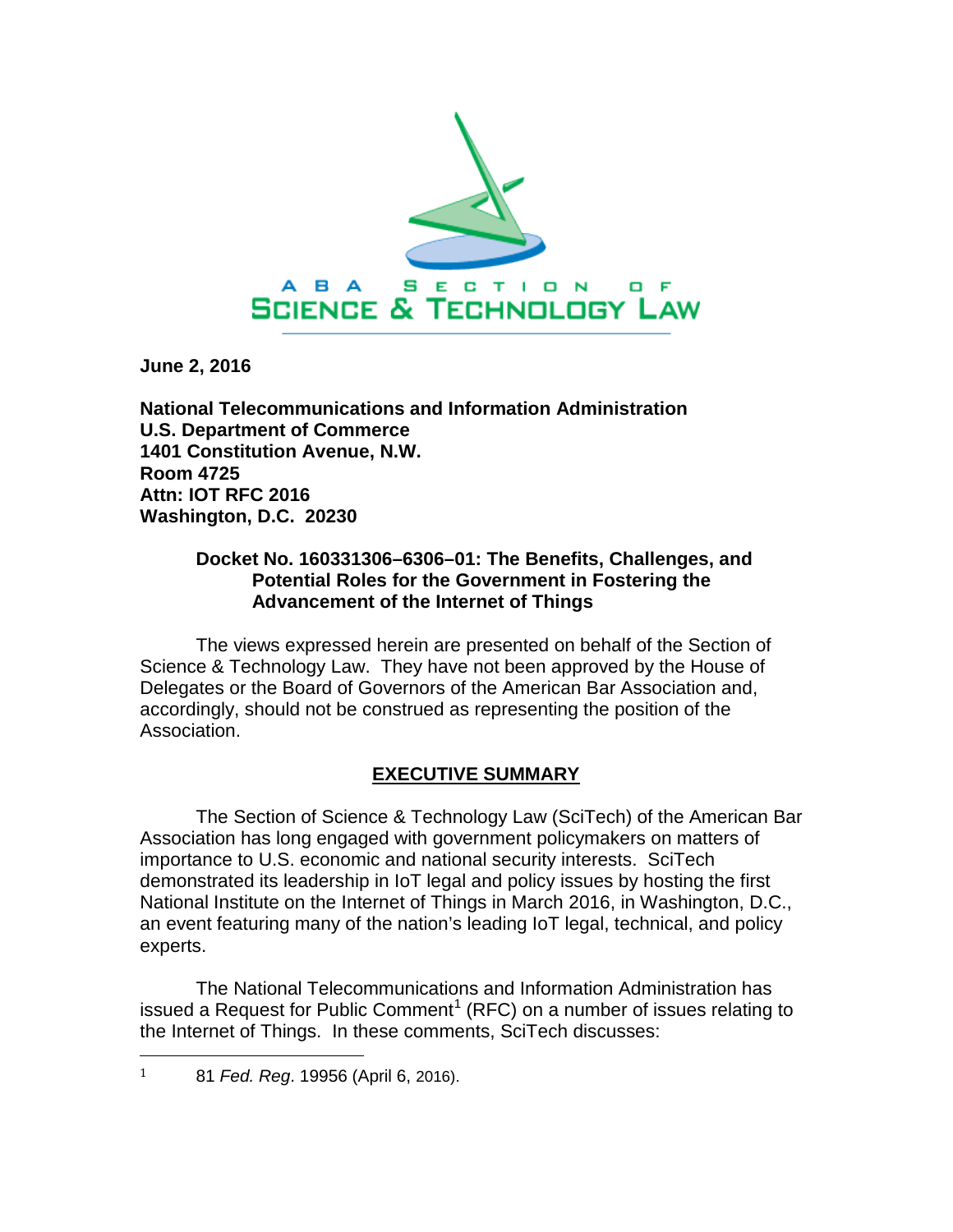- (1) the underappreciated importance of scope and scale in IoT technologies and vulnerabilities and the need to accord them greater significance in developing IoT norms and standards;
- (2) the lack of adequate coordination among current efforts to establish norms and standards;
- (3) the improvements in workplace efficiency and productivity already attributable to the IoT;
- (4) the challenges in integrating the Internet of Medical Things with electronic health records, including privacy and security;
- (5) the cybersecurity challenges arising from the complexity of IoT devices and networks;
- (6) the potential role of NTIA in coordinating IoT privacy and data security policy efforts across the federal government; and
- (7) the desirability of handling consumer protection issues arising from the IoT at the agencies having jurisdiction over similar products that are not interconnected.

# **GENERAL COMMENTS**

### **FROM THE GENERAL SECTION**

SciTech members are actively involved in legal and policy issues pertaining to the Internet of Things, advising clients on IoT matters and, as demonstrated by its convening of the first National Institute on the Internet of Things in March 2016, taking a leadership role in policy matters.

SciTech has a long history of working with government policymakers on matters of importance to U.S. economic and national security interests. In the past, SciTech's efforts on PKI, encryption, cloud computing, identity management, and privacy (among other issues) have been recognized as authoritative foundational works in both the legal and larger information technology communities. We hope our comments on IoT also will be viewed as a valuable product of careful and informed deliberation.

For convenience, SciTech will restate the particular questions that it is addressing, followed by its comments.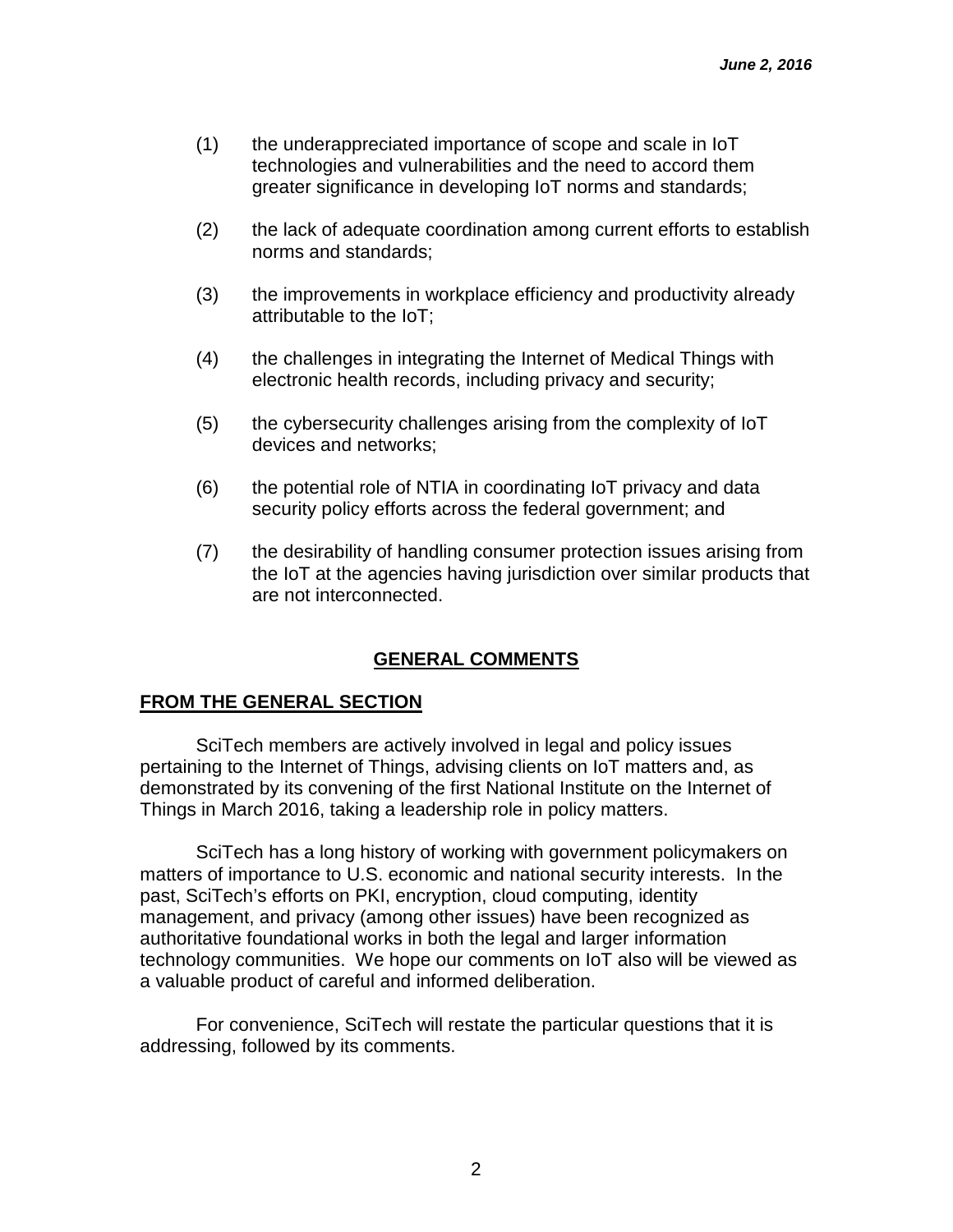- *NTIA Question* **1.** *Are the challenges and opportunities arising from IoT similar to those that governments and societies have previously addressed with existing technologies, or are they different, and if so, how?*
	- *a. What are the novel technological challenges presented by IoT relative to existing technological infrastructure and devices, if any? What makes them novel?*
	- *b. What are the novel policy challenges presented by IoT relative to existing technology policy issues, if any? Why are they novel? Can existing policies and policy approaches address these new challenges, and if not, why?*

From a technological perspective, the most novel and high-impact policy challenge of IoT may derive less from any specific embedded technologies supporting the implementation of devices, tools or software than from two very well-understood and fundamental realities of the explosive nature of IoT deployment: the twin issues of (1) scope and (2) scale. Recent discussions and specific exercises addressing IoT norms and standards have significantly overlooked the massive scale and broad scope of the IoT.

The history of commercial information technology development and deployment is characterized by sector identification, device adaptation, and software adaptation, so that even "general purpose computing" becomes subdivided in practice and nomenclature into such categories as "personal desktop financial computing," "small business financial computing" or "enterprise financial computing." The IoT extends this pervasive presence of system elements across every segment of global economic and social activity; products are often described as "specifically developed for" specific applied environments and functions. These distinctions and market segmentations, however, are very often without meaningful substantive differences.

Nevertheless, they persist, and their existence both exaggerates and clouds the reality of "breadth of scope" for IoT. Certainly, for example, at the operating system level, the limitation of mobile operating systems (iOS, Android) or dominant desktop operating systems (Windows, Mac, Linux/Unix) is far better understood than the concentration (and risk thus inherent in) basic input/output system (BIOS) development and its associated security. Yet a BIOS is required in every modern computing operating architecture; and the copyrights and licensing for most BIOS in use on business and personal desktops and linked devices are held by a single entity, the Phoenix Co., which reports 125 million NEW Phoenix-technology dependent devices deployed each year, with an estimated 5 billion devices in service globally. $<sup>2</sup>$  $<sup>2</sup>$  $<sup>2</sup>$ </sup>

<span id="page-2-0"></span><sup>&</sup>lt;sup>2</sup> See [http://www.phoenix.com/pages/phoenix.](http://www.phoenix.com/pages/phoenix)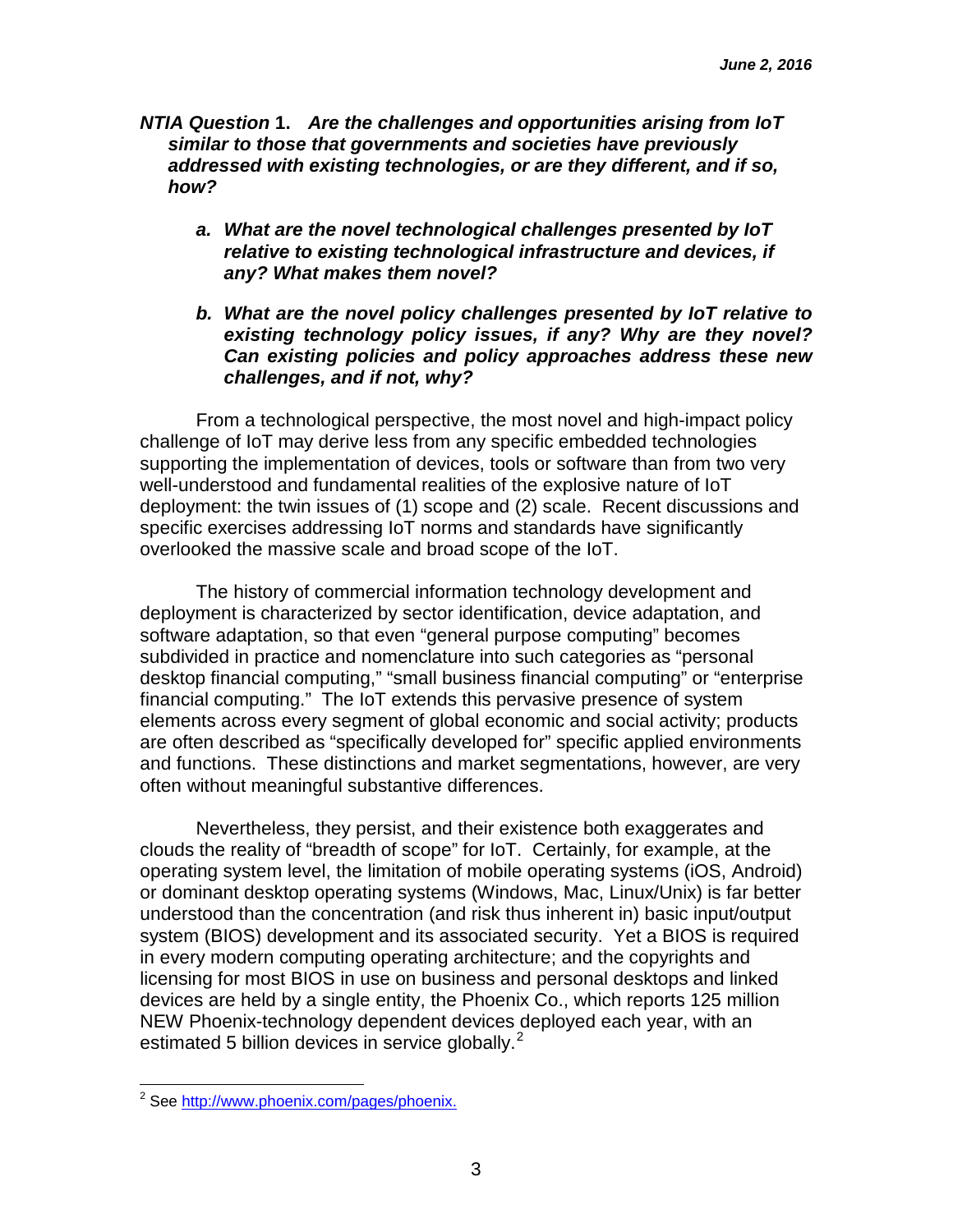The scope of application across many specific sectors — financial institutions, medical services delivery, transportation, manufacturing, and education — may thus seem diverse. But on close inspection, common technologies (and their attendant common risks) exist across billions of users.

Such breadth of scope has consequences for practical security at the maintenance level (i.e., assuring the appropriate capacity for all reliant systems and devices to be updated and secured against evolving threats) and at the attack level, where vulnerabilities leveled at the BIOS level could impact the entire fabric of the networked technology at every level—handheld specialty devices, mobile computing and smart phones, desktops, and even connected proprietary architectures.

Further, the pervasive scope raises the companion policy challenge of scale. Scale challenges exist both in absolute numbers of deployed devices and in the magnitude of risk inherent in an ecosystem where the addition of 250 billion sensors on consumer appliances, or 50 billion North American sensors for highway control devices, portends a completely unprecedented volume of threats against vulnerable devices. This in turn will require a corresponding unprecedented scale of requirements for defensive measures, updates and mitigations in the event of a security compromise.

Multiply this scale globally by even the most pessimistic estimates of IoT systems and the number of devices-at-risk, and the demand for embedded security and security update can be seen as obviously similarly unprecedented, and itself the source of massive unaddressed risk. The scale of remedy required in the event of such a disabling attack at global scale could exceed the capacity of any application vendor, the largest global device manufacturers, a self-help community within an industrial sector, or even national governments to address.

Given such a debilitating security threat, the ability to account for scope, and more importantly scale, in the creation of IoT norms and standards stands as a critical "condition precedent" as these regulatory and voluntary normative efforts continue in multilateral, governmental, national and voluntary SDO communities.

### *NTIA Question 3. With respect to current or planned laws, regulations, and/or policies that apply to IoT:*

i<br>I

*a. Are there examples that, in your view, foster IoT development and deployment, while also providing an appropriate level of protection to workers, consumers, patients, and/or other users of IoT technologies?*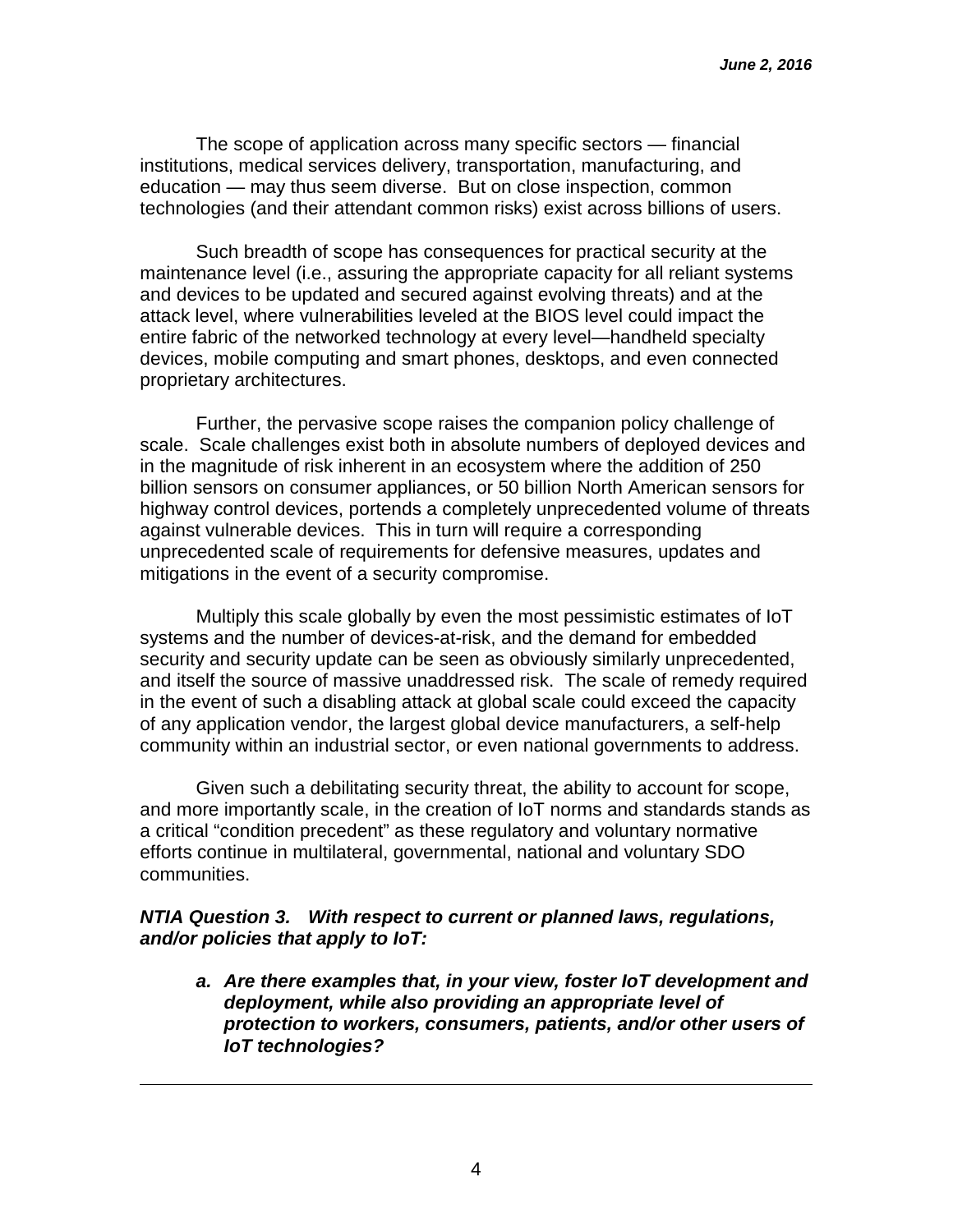## *b. Are there examples that, in your view, unnecessarily inhibit IoT development and deployment?*

The largest issue is the proliferation of norms and standards without coordination. In September of 2015, the Open Group, a major sponsor of voluntary standards development activities, including a number directed at the IoT environment, published a document which included a table listing more than 65 discrete normative development activities then underway under the sponsorship of more than 15 SDOs, *ad hoc* standards bodies, multilateral bodies, and national government regulatory bodies. $3$ 

Many of these activities address valuable concerns, such as data exchange standards and other standards essential to interconnection and interoperability of diverse system components in a heterogeneous global marketplace. Many reflect input and investment of effort by individuals of expertise and repute participating in multiple venues for the specific purpose of assuring consistency in the evolution of technical standards and norms in this explosive environment.

Indeed, some vendors have made significant investments to assure their involvement in many of these normative processes. While this is facially commendable, the history of prior technology standards "events" is dotted with episodes in which vendor participation has exercised a "heckler's veto" that undermines efforts to reach consensus on standards. The U.S. Y2K tech industry and legislative processes in the 1990s, and HHS ONC efforts to achieve interoperability standards for data exchange across electronic health records platforms (EHR), both evidence the potential for delay and even disruption as a result of vendors simply asserting their proprietary interests.

In the case of IoT, there have yet to be reports of specific dilatory behavior in the SDO environments. Nevertheless, the sheer volume of continuing activity, especially in the absence of any formal or informal processes to coordinate these diverse international efforts, makes communicating and understanding of the work of these bodies an invaluable—and presently—missing element of any success. The Open Group's publication of the catalog of pending normative efforts is a landmark effort, which should be supported and continued.

In addition, efforts such as the Industrial Internet Consortium's publication of a Reference Architecture and the "reference architecture" character of portions of the National Institute of Standards and Technology (NIST)-sponsored Public Private working group on Cyber Physical Systems both stand as efforts intended to achieve similar objectives. They do so in part by preparing the ground for

<span id="page-4-0"></span> $3$  See Open Group Internet of Things Global Standards Initiative (IoT GSI); [https://collaboration.opengroup.org/platform3/protected/documents.php?action=show&gdid=3359](https://collaboration.opengroup.org/platform3/protected/documents.php?action=show&gdid=33590) [0.](https://collaboration.opengroup.org/platform3/protected/documents.php?action=show&gdid=33590)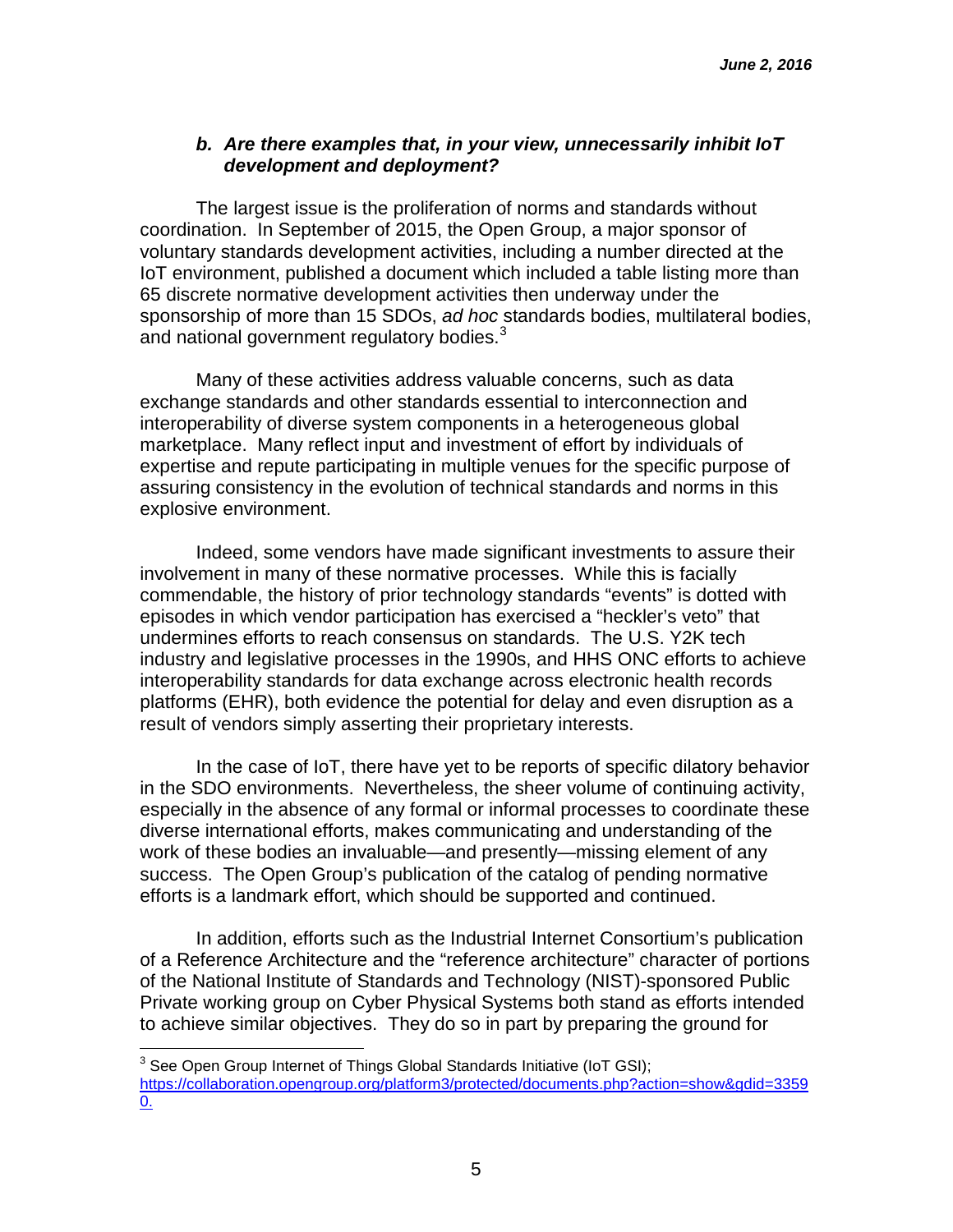standards development and informing communities of developers, vendors and users of the range of activities appropriate to be considered as IoT deployments proliferate.<sup>[4](#page-5-0)</sup>

The risk of cacophony, and outright normative conflict, whether among standards regimes or between some standards and emerging regulations is present, if not inevitable. The consequences of such a situation, including disputes resulting in litigation and decisions by juries and technically underinformed jurists are not desirable, and suggest the need to address promptly the growth of uncoordinated normative activities.

To remedy this continuing situation, development of a multi-stakeholder multilateral coordination process that, at a minimum, can maintain communication regarding the charters and scopes of work of the various normative bodies should be considered for prompt deployment.

\* \* \* \* \*

#### **FROM THE ECONOMY SECTION**

*IoT has already begun to alter the U.S. economy by enabling the development of innovative consumer products and entirely new economic sectors, enhancing a variety of existing products and services, and facilitating new manufacturing and delivery systems. In light of this, how should we think of and assess IoT and its effects? The questions below are an effort to understand both the potential economic implications of IoT for the U.S. economy, as well as how to quantify and analyze the economic impact of IoT in the future. The Department is interested in both the likely implications of IoT on the U.S. economy and society, as well as the tools that could be used to quantify that impact.*

*NTIA Question 14. What impact (positive or negative) might the growth of IoT have on the U.S. workforce? What are the potential benefits of IoT for employees and/or employers? What role or actions should the government take in response to workforce challenges raised by IoT, if any?*

The IoT has already improved employee safety and productivity through the use of smart technologies and devices and these improvements will only increase over time. Offices and factories will be more comfortable with efficient

<span id="page-5-0"></span><sup>&</sup>lt;sup>4</sup> Citations to IIC Reference Architecture IIC: [http://www.iiconsortium.org/IIRA.htm;](http://www.iiconsortium.org/IIRA.htm) and NIST Public/Private Working Group on Cyber Physician Systems Draft Report. [https://s3.amazonaws.com/nist](https://s3.amazonaws.com/nist-sgcps/cpspwg/pwgglobal/CPS_PWG_Draft_Framework_for_Cyber-Physical_Systems_Release_0_8_September_2015.pdf)[sgcps/cpspwg/pwgglobal/CPS\\_PWG\\_Draft\\_Framework\\_for\\_Cyber-](https://s3.amazonaws.com/nist-sgcps/cpspwg/pwgglobal/CPS_PWG_Draft_Framework_for_Cyber-Physical_Systems_Release_0_8_September_2015.pdf)

[Physical\\_Systems\\_Release\\_0\\_8\\_September\\_2015.pdf.](https://s3.amazonaws.com/nist-sgcps/cpspwg/pwgglobal/CPS_PWG_Draft_Framework_for_Cyber-Physical_Systems_Release_0_8_September_2015.pdf)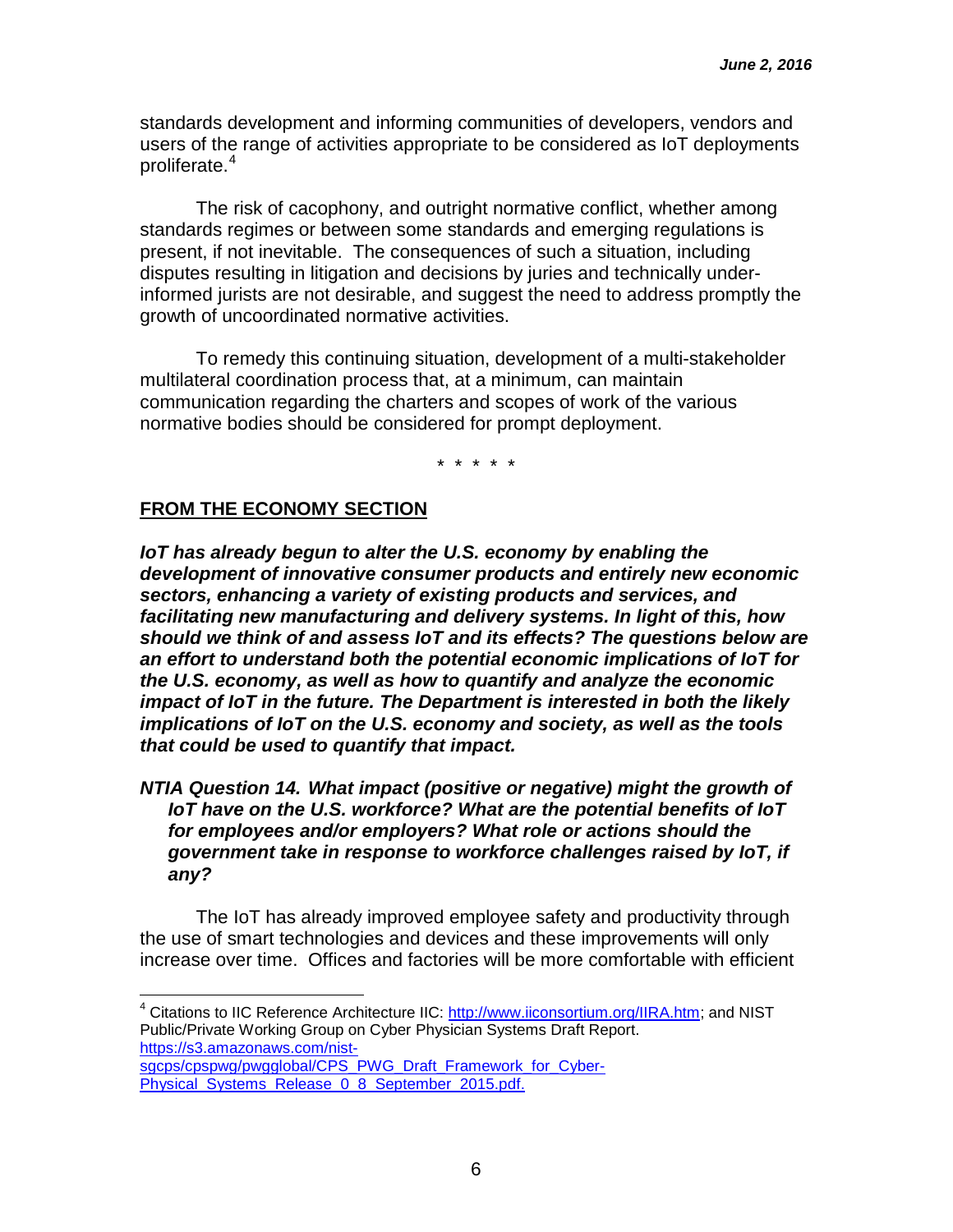energy saving devices and technologies. Employees may be more efficient and comfortable, leading to improved productivity and employee satisfaction. Devices may take away some jobs and eliminate unskilled positions, but a more sophisticated workforce may emerge.

Monitors of individual behavior such as requiring "swipes" to enter designated areas or restricting logging onto particular devices can control access to sensitive areas and protect proprietary information from misappropriation. Controlling access also improves personal safety by preventing intruders for entering specific locations. At the same time, excessive monitoring of individuals' personal habits, including how often they leave their work area, their food consumption habits, and with whom they associate, could lead to an erosion of personal freedoms that are not job related.

Employer-mandated wearable devices may improve the long term health of employees and reduce health care costs for employers, but could enable discrimination against employees who are physically disabled, suffer from certain diseases or conditions, or simply do not have the time to exercise because of family or other obligations. In addition, the volume and variety of data collected from devices and through monitoring can be merged with other data from other sources for purposes that were not anticipated when the data were collected. While combining data in such a way may conceivably generate social benefits, they also could lead to discrimination and the erosion of personal freedom in the workforce. Consequently, as with all data, there is great good and potential risk related to the use of IoT data in the workforce.

### *What role or actions should the government take in response to workforce challenges raised by IoT, if any?*

At the present time, the government should approach IoT workforce challenges with caution. Existing laws should be enforced when there is evidence of discrimination or disparate impact, or when unfair or deceptive acts or practices harm individual consumers. To date, it does not appear that the introduction of the IoT into the workplace has given rise to abuses that would require additional regulation, bearing in mind that overregulation can chill innovation in the IoT.

In addition, employers should be mindful of the ethics associated with certain of their practices and be ever vigilant in the consideration of individual rights and liberties. Regulators should pay special attention to understand the potentially invasive and discriminatory use of IoT data, especially in the employee monitoring space.

\* \* \* \* \*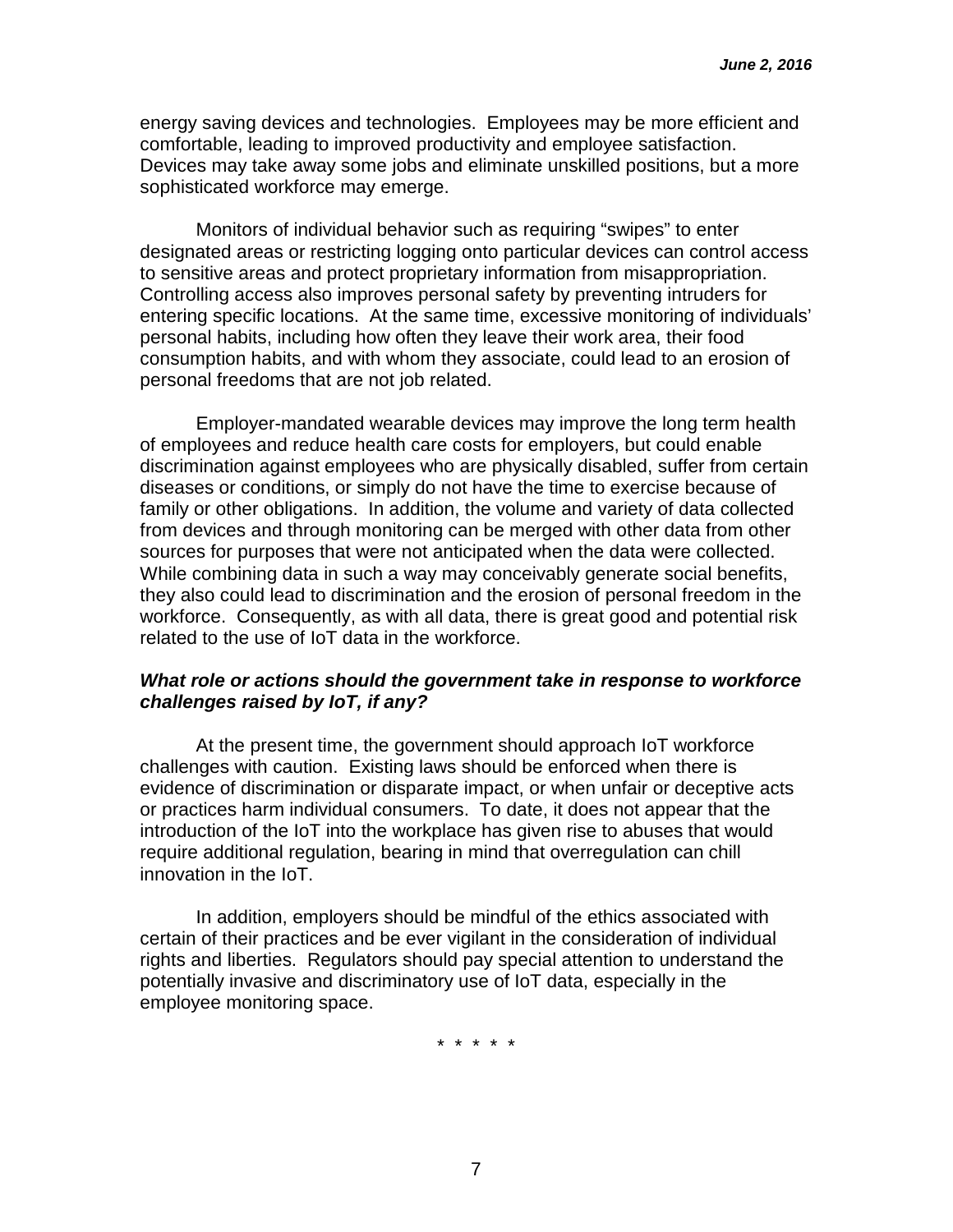#### **FROM THE POLICY SECTION**

*A growing dependence on embedded devices in all aspects of life raises questions about the confidentiality of personal data, the integrity of operations, and the availability and resiliency of critical services.*

#### *NTIA Question 15. What are the main policy issues that affect or are affected by IoT? How should the government address or respond to these issues?*

One particularly important policy issue is the role in treatment and personalized medicine of networked medical devices, known as the Internet of Medical Things (IoMT), and their integration into electronic health records. Innovations in science and technology are developing precision medicine to treat and prevent disease on a personally individualized basis.

Research and development in precision medicine require a continuous source of individual health information and big data. The IoMT is a vast pool of that big data. [5](#page-7-0) Patient electronic health records are an ideal source of structured information, such as diagnoses, treatments performed, laboratory results, prescription drugs administered, geographic location of patients and, whenever available, the patient's genomic information.

Can medical device data from the IoMT be integrated into electronic health records, both as an aid to providers in treating patients and a resource for precision medicine researchers? Medical device data, transmitted directly to electronic health records, could give physicians instant access to information they may need to make treatment decisions. For example, patient data from pacemakers, blood glucose monitors, insulin pumps, health, wellness and fitness apps could inform healthcare providers as they review patient histories and prepare treatment plans. Alerts from networked medical devices connected to electronic health records might notify diabetics that their blood sugar is too high or too low or that a cardiac patient's pulse is too fast and the patient should seek immediate treatment.

Beyond enabling these forms of treatment, electronic health records can be a rich source of accurate individual health information for research. Data in electronic health records is available for research when authorized by hospital Institutional Review Boards, hospital Privacy Boards or de-identified or provided to researchers in limited data sets under Data Use Agreements with researchers.

<span id="page-7-0"></span><sup>&</sup>lt;sup>5</sup> The National Institutes of Health, academic researchers at Vanderbilt University, Mayo Clinic, Cleveland Clinic, and many others are using big data analytics technologies, genomics research, bioinformatics, and molecular biology to develop individualized patient treatments for precision medicine.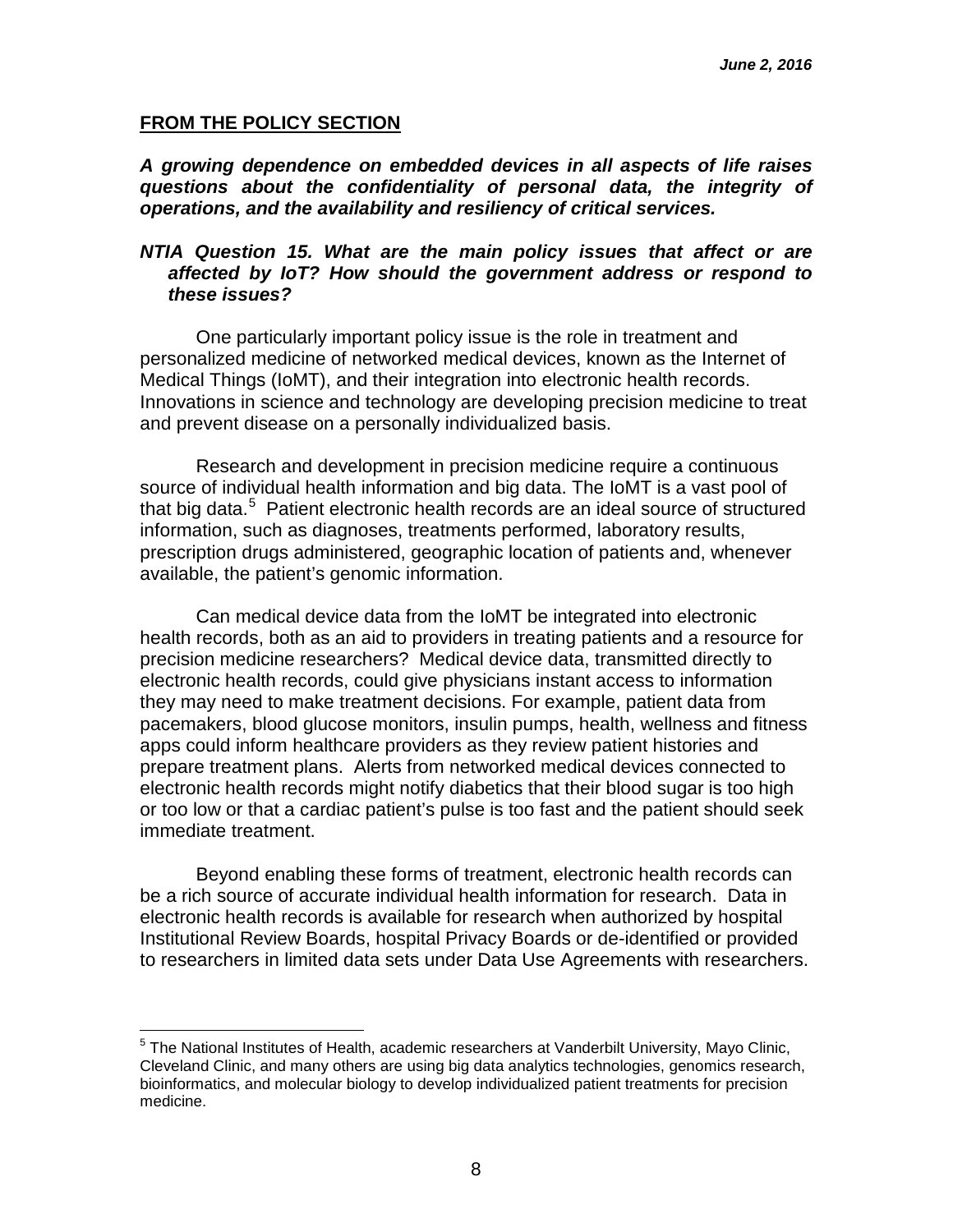There are many challenges to putting IoMT data to these uses. Information collected using wireless medical devices cannot reasonably be streamed directly into electronic health records without first addressing and resolving multiple socio-technical and legal concerns. These matters broadly include cybersecurity and patient safety, data accuracy and, as a backdrop, ownership rights in the data collected.

Data transmitted wirelessly to mobile devices through the Internet create a weak point for hackers. Interconnectivity between medical devices and systems for electronic health records leaves the medical devices vulnerable to security breaches in the same way that other networked systems are vulnerable. In 2014, SANS Institute reported that 94% of medical organizations have been the victim of a cyberattack, including attacks on medical devices and infrastructure, potentially affecting patient safety and clinical care. Cybersecurity protection is a multi-faceted problem that involves medical device users, manufacturers, licensees, technical controls, governance, regulators and standards. Healthcare organizations can start to meet the cybersecurity challenge by taking steps to understand and confront the vulnerabilities presently embedded in their networked medical devices.

The Food and Drug Administration (FDA) regulates the safety and effectiveness of medical devices through premarket and postmarket requirements, including design controls under the Quality System Regulations (QSR), 21 C.F.R. Part 820. FDA has issued a series of guidance documents to provide guidance to the device industry on cybersecurity in both the premarket and postmarket environments. [6](#page-8-0) The FDA has also issued a guidance document on mobile applications (apps), describing when a mobile app will be regulated as a medical device and when it will not. The functionality of some mobile apps could pose a risk to a patient's safety if the mobile app does not function as intended while performing a medical device function (i.e., while used for diagnosis of a disease or other conditions or the cure, mitigation or prevention of disease). $<sup>7</sup>$  $<sup>7</sup>$  $<sup>7</sup>$ </sup>

On January 22, 2016, the FDA issued for comment a Draft Guidance for Industry and FDA Staff on Postmarket Management of Cybersecurity in Medical

<span id="page-8-0"></span><sup>&</sup>lt;sup>6</sup> FDA Guidance: Content of Premarket Submissions for Management of Cybersecurity in Medical Devices (October 29, 2014); FDA Draft Guidance: Postmarket Management of Cybersecurity in Medical Devices (January 22, 2016).

<span id="page-8-1"></span> $7$  A medical device manufacturer that does not make claims against third party health insurance for its products is not subject to the privacy and security rules under the Health Insurance Portability and Accountability Act of 1996 (HIPAA) that affect healthcare providers unless performing a service for or on behalf of a healthcare provider, i.e., as a business associates of a covered entity under HIPAA.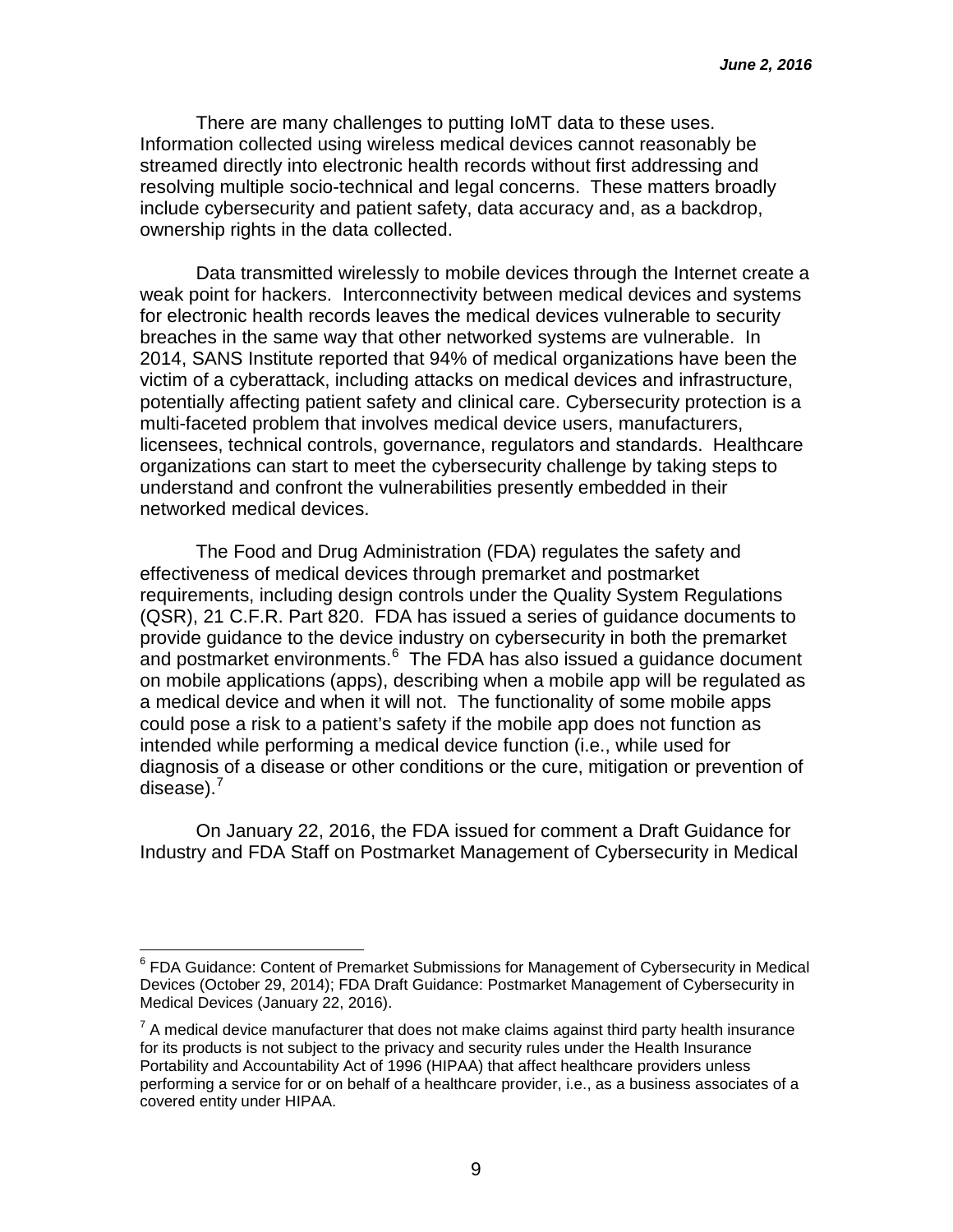Devices.<sup>[8](#page-9-0)</sup> The Draft Guidance states that "Cybersecurity risk management is a shared responsibility among stakeholders, including the medical device manufacturer, the user, the Information Technology (IT) system integrator, the health IT developers, and an array of IT vendors that provide products that are not regulated by the FDA." The FDA also notes that best practices for the cybersecurity of medical devices include "collaboratively assessing cybersecurity intelligence information for risks to device functionality and clinical risk," including during the design phase prior to manufacture of the device. Although FDA guidance documents are not binding on the industry or the agency, they do set forth FDA's current thinking on approaches for compliance with FDA regulatory requirements.

Medical devices vary in their functionality and risk, and not all medical devices are interconnected. Furthermore, electronic health records are not currently subject to the same types of regulatory requirements as medical devices. Therefore, there is not one solution to approaching cybersecurity for the IoMT. Consideration should be given to the development of consensus standards that might be appropriate in this area. Appropriate security features could advance patient safety and precision medicine, while facilitating access to a stream of big data for research.

### *NTIA Question 16. How should the government address or respond to cybersecurity concerns about IoT?*

### *a. What are the cybersecurity concerns raised specifically by IoT How are they different from other cybersecurity concerns?*

The nature of IoT devices provides their cybersecurity risk. IoT security depends on the complex interaction of devices, networks, and clients. $^9$  $^9$ According a recent review by the Open Web Application Security Project (OWASP, a leading consortium on internet security<sup>[10](#page-9-2)</sup>) in order to improve cybersecurity of IoT, "a holistic approach is required" that takes into account the ways in which IoT presents multiple surfaces for attack. Such an approach will need to consider:

- The IoT device
- The cloud

<span id="page-9-0"></span> $8 \text{ See}$ 

[http://www.fda.gov/downloads/medicaldevices/deviceregulationandguidance/guidancedocuments/](http://www.fda.gov/downloads/medicaldevices/deviceregulationandguidance/guidancedocuments/ucm482022.pdf) [ucm482022.pdf.](http://www.fda.gov/downloads/medicaldevices/deviceregulationandguidance/guidancedocuments/ucm482022.pdf)

<span id="page-9-1"></span> $9$  Here, we use the word "client" in the computer science sense, in which the client is a piece of computer hardware or software that accesses a server. In the IoT context, the client can include end-user clients such as a smart phone, tablet or computer where the owner of the IoT device has installed application software for the IoT device, and which the owner of the IoT device can use to manage data, settings, and activities of the IoT device.

<span id="page-9-2"></span><sup>&</sup>lt;sup>10</sup> See [https://www.owasp.org/index.php/Main\\_Page.](https://www.owasp.org/index.php/Main_Page)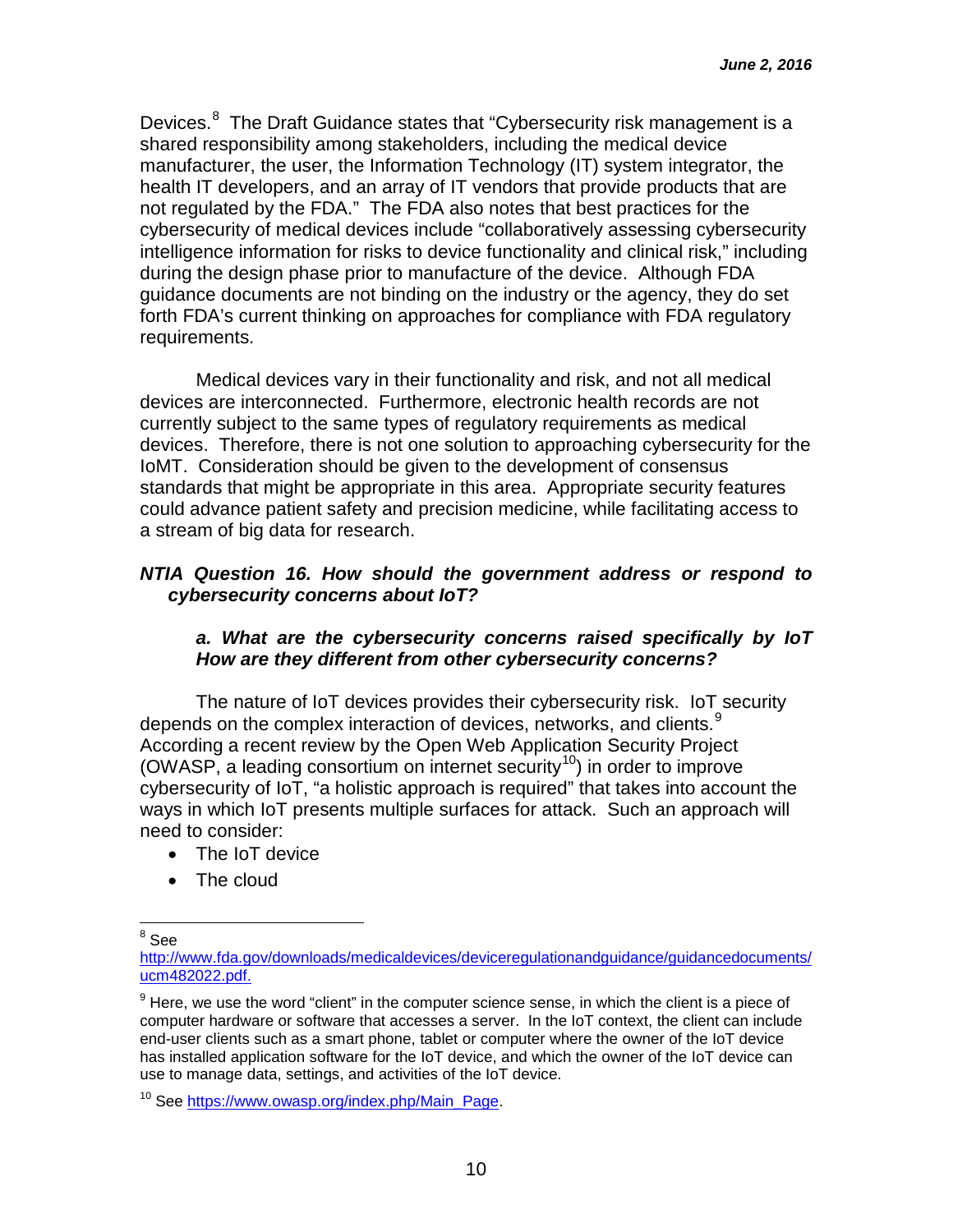- The mobile application
- The network interfaces
- The software
- Use of encryption
- Use of authentication
- Physical security
- USB ports

In recognition of these challenges, OWASP established the OWASP IoT Top Ten Things Project in 2014.

Since that time, numerous researchers have reached similar results. For example, Daniel Miessler, a security researcher from Hewlett Packard, briefed at the 2015 RSA conference that IoT devices failed consistently across numerous measures:

- 10/10 security systems accept "123456"
- 10/10 security systems have no lockout
- 70% of devices not using encryption
- 9/10 had no two-factor options for authentication, and
- $\bullet$  8/10 collected personal information.<sup>11</sup>

In brief, research on cybersecurity issues raised by IoT reveals three primary factors: (1) many IoT devices collect personal information; (2) a number of IoT devices fail to provide even basic security measures that are considered best practice in other information security contexts; and (3) the highly networked nature of IoT creates a large number of attack surfaces that can be exploited by an attacker to gain unauthorized access into an organization's network.

### *b. How do these concerns change based on the categorization of IoT applications (e.g., based on categories for Question 4, or consumer vs. industrial)?*

### *c. What role or actions should the Department of Commerce and, more generally, the federal government take regarding policies, rules, and/or standards with regards to IoT cybersecurity, if any?*

Technical professionals must sew together many considerations when building an IoT infrastructure of any kind. Encryption and authentication play key roles in ensuring that cyber security threats are prevented and mitigated. This may require device-level encryption of transactions and communication and

<span id="page-10-0"></span><sup>&</sup>lt;sup>11</sup> Securing the Internet of Things: Mapping Attack Surface Areas Using the OWASP IoT Top 10, Daniel Miessler, Security Research, HP Fortify on Demand, Session ASD-T10 at RSA Conference 2015.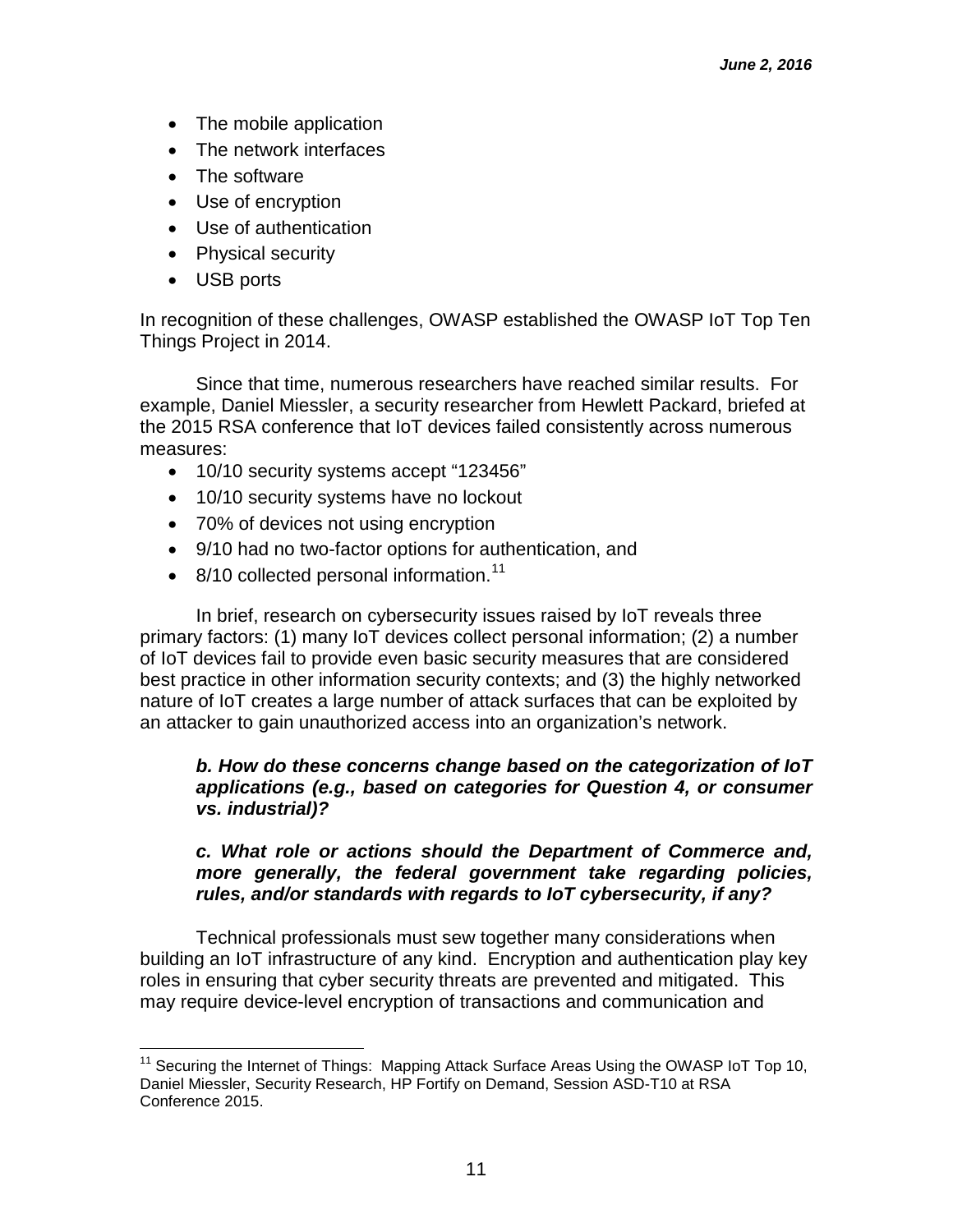authentication between devices to thwart data leakage and meddling on IoT content and activity by attackers.

These solutions can impose significant resource and bandwidth constraints on commercial and operational objectives. Proper risk analysis should be employed to provide the proper balance of these technologies in the big picture. The role of government should be to work with private sector entities to provide policies and guidelines to assist with adequate prioritization.

## *NTIA Question 17. How should the government address or respond to privacy concerns about IoT?*

- *a. What are the privacy concerns raised specifically by IoT? How are they different from other privacy concerns?*
- *b. Do these concerns change based on the categorization of IoT applications (e.g., based on categories for Question 4, or consumer vs. industrial)?*
- *c. What role or actions should the Department of Commerce and, more generally, the federal government take regarding policies, rules, and/or standards with regards to privacy and the IoT?*

In response to the heightened risk to consumer privacy presented by the Internet of Things, the NTIA should:

- Undertake efforts to educate the public about basic privacy and information security concerns associated with the Internet of Things; and
- Coordinate closely with the Federal Trade Commission and other appropriate government agencies to assess the privacy and security flaws in the IoT.

Pending before a stakeholder and interagency review process at the time these comments are submitted is the Draft Framework for Cyber-Physical Systems (Framework Report).<sup>[12](#page-11-0)</sup> That document was developed in partnership with industry, academic and government experts in the Cyber Physical Systems Public Working Group (CPS PWG)<sup>[13](#page-11-1)</sup> convened by NTIA's sister agency, the National Institute of Standards and Technology (NIST).

Members of SciTech have participated in the CPS PWG since its inception in the summer of 2014. The Framework Report under review is lengthy and

<span id="page-11-0"></span><sup>&</sup>lt;sup>12</sup> Available at [https://s3.amazonaws.com/nist](https://s3.amazonaws.com/nist-sgcps/cpspwg/pwgglobal/CPS_PWG_Draft_Framework_for_Cyber-Physical_Systems_Release_0_8_September_2015.pdf)[sgcps/cpspwg/pwgglobal/CPS\\_PWG\\_Draft\\_Framework\\_for\\_Cyber-](https://s3.amazonaws.com/nist-sgcps/cpspwg/pwgglobal/CPS_PWG_Draft_Framework_for_Cyber-Physical_Systems_Release_0_8_September_2015.pdf)[Physical\\_Systems\\_Release\\_0\\_8\\_September\\_2015.pdf.](https://s3.amazonaws.com/nist-sgcps/cpspwg/pwgglobal/CPS_PWG_Draft_Framework_for_Cyber-Physical_Systems_Release_0_8_September_2015.pdf)

<span id="page-11-1"></span><sup>13</sup> *See* [https://pages.nist.gov/cpspwg/.](https://pages.nist.gov/cpspwg/)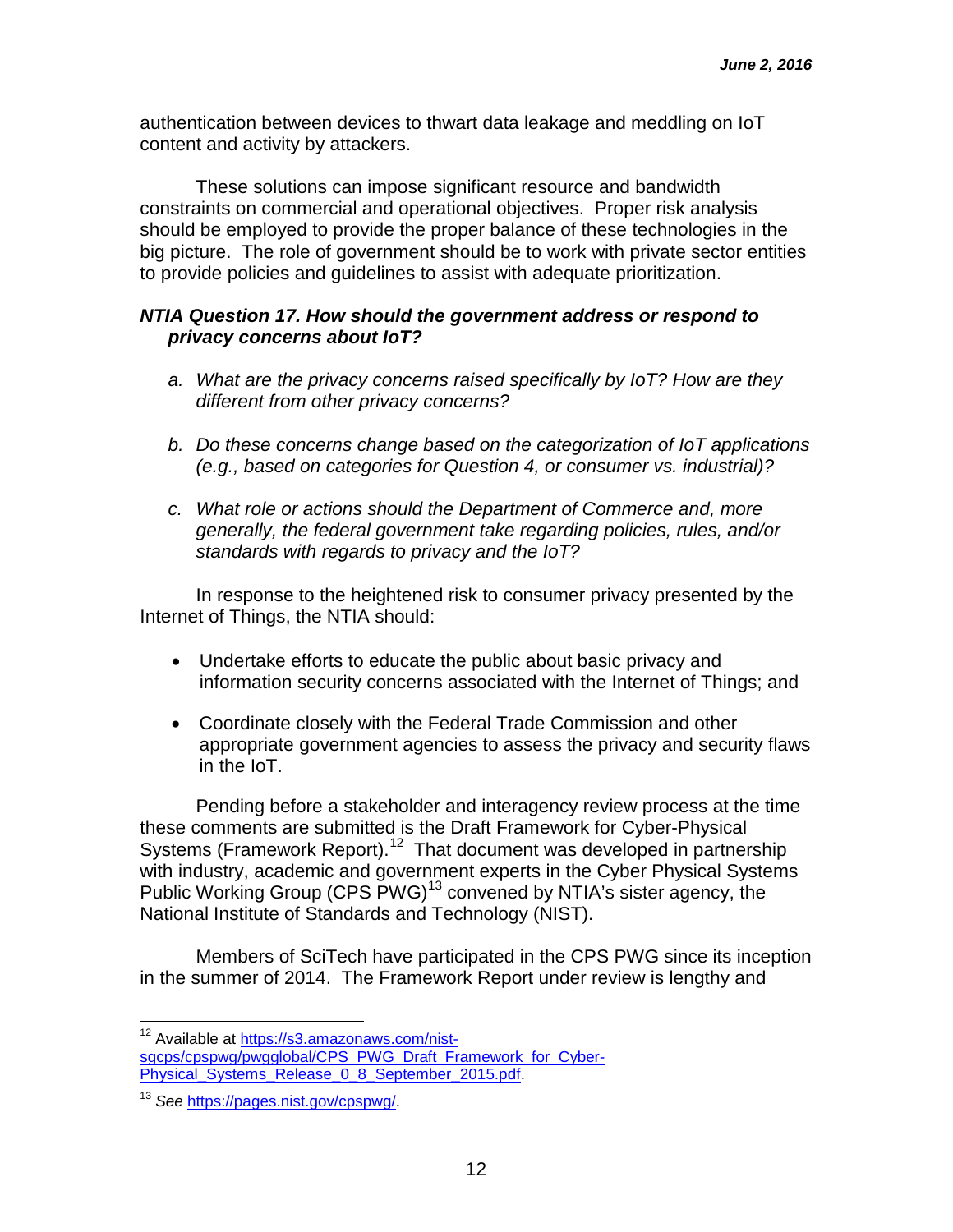covers a wide range of important topics. Unfortunately, its current draft is having difficulty in achieving consensus on topics of extreme importance to many stakeholder constituencies.

The Framework Report, however, has (at least until the results of NTIA's RFC are vetted and published) the unique posture of being one of the few U.S. government or government-sponsored articulations of IoT policy. Along with its extensive scope, that posture makes it natural candidate for citation, reference and reliance. With respect to privacy, the current draft of the Framework Report gives very limited treatment to privacy in the IoT or to cyber security protection of IoT devices and systems and data. Unless the limited treatment accorded privacy and security indicates that a "policy" choice has already been made, the NTIA may have a useful role in play in coordinating IoT privacy and data security issues within the federal government.

### *NTIA Question 18. Are there other consumer protection issues that are raised specifically by IoT? If so, what are they and how should the government respond to the concerns?*

Issues of safety and product liability arise as devices associated with IoT inevitably fail or malfunction. The impact of these failures and malfunctions will range from the catastrophic to the merely inconvenient, and will be felt across a broad range of industries and consumers.

In considering how best for government to address these concerns, it is important to recognize a couple of characteristics about IoT that affect any government response. The IoT is not itself a "thing", device or product. Rather, the IoT consists of millions of devices and sensors that are interconnected to other things, sensors and/ or devices. These devices and the data and jobs they do are, or soon will be, ubiquitous. In many respects, the IoT is better thought of as the Internet of Everything.

So, in some respects, the devices and sensors that comprise the IoT are like the products and components of product that exist physically. Like products, the devices and sensors serve a wide variety of industries and consumers. And what many of them do is very specific to the industry and use to which they are put. IoT devices in refrigerators, for example, perform very different functions and create very different expectations than those in cars or those in a smart phone, to use just a few examples.

It may be useful to consider all the industries and area of life that are already touched by the IoT. To name just a few:

- o Energy management production and distribution;
- o Automobiles;
- o Aircraft;
- o Household appliances;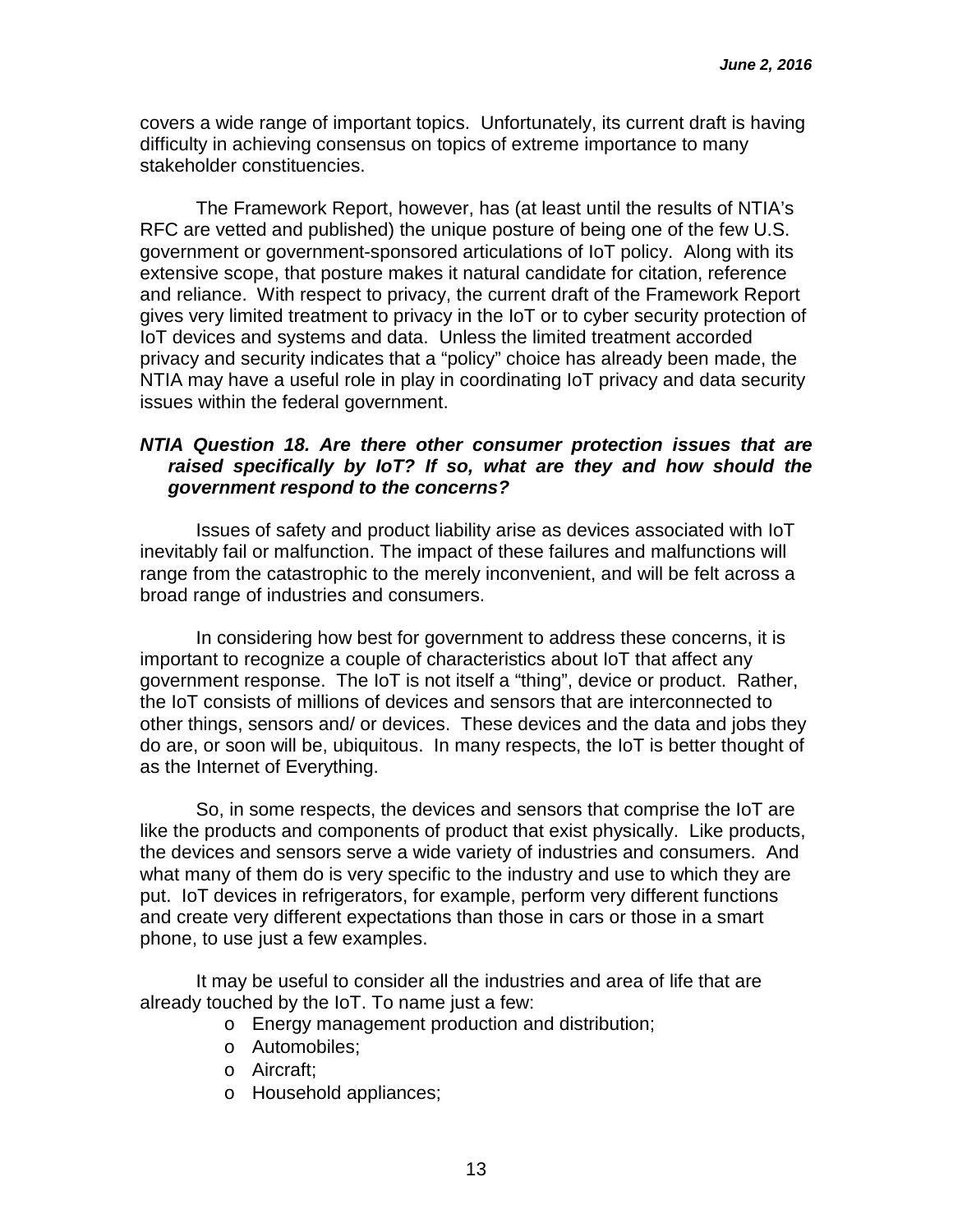- o Transportation management including the operation and maintenance of dams, bridges and roadways
- o Environmental monitoring;
- o Communications devices;
- o Computing devices;
- o Banking, financial and other consumer transactions and services;
- o Marine;
- o Manufacturing and workplace safety;
- o Food preparation and distribution
- o Wearable technology;
- o Health monitoring, treatment and devices; and
- o Connected home devices such as Internet connect TVs, coffee makers, refrigerators, thermostats, light bulbs.

Unlike traditional products, however, IoT devices are connected, and create and transfer data. This characteristic in turn carries with it a whole range of additional safety, privacy, and other technical concerns.

These similarities with and distinctions from traditional products make a regulatory approach, at least from a consumer product standpoint, difficult.

First, like traditional products, there is no "one size fits all." Rather, like traditional products, the regulation of the IoT must occur within those agencies that bear fundamental jurisdiction over the products affected by IoT devices and interconnections. Acceptable failure rates for automobile and aviation devices are very different from IoT devices that might be used in a child's toy. Creation of responsible and relevant standards of care for IoT devices and their use and interconnection is best left to the agencies with the expertise and background in dealing with specific industry and use concerns. Agencies as diverse as the CPSC, FAA, FDA, FTC, and FCC all have authority here.

A related problem with a broad-brush regulatory approach is that the IoT is and will continue to evolve faster than the ability for regulators to adjust. The technology changes before the ink is dry. The result is that regulation may be at best irrelevant and at worst counterproductive, especially if regulators without expertise in an industry attempt to try to paint with too broad a brush.

Instead, creation of many overall standards of care should be left to the judicial system to develop through specific cases and disputes. While that process may be cumbersome, it has proven its ability to resolve disputes and determine overall standards of care even in unique circumstances. Courts and juries have for years grappled with what is safe and unsafe, what is reasonable conduct and what is not, what is fair and unfair and deceptive, what is warranted and what is not. The same issues can be resolved in connection with the IoT.